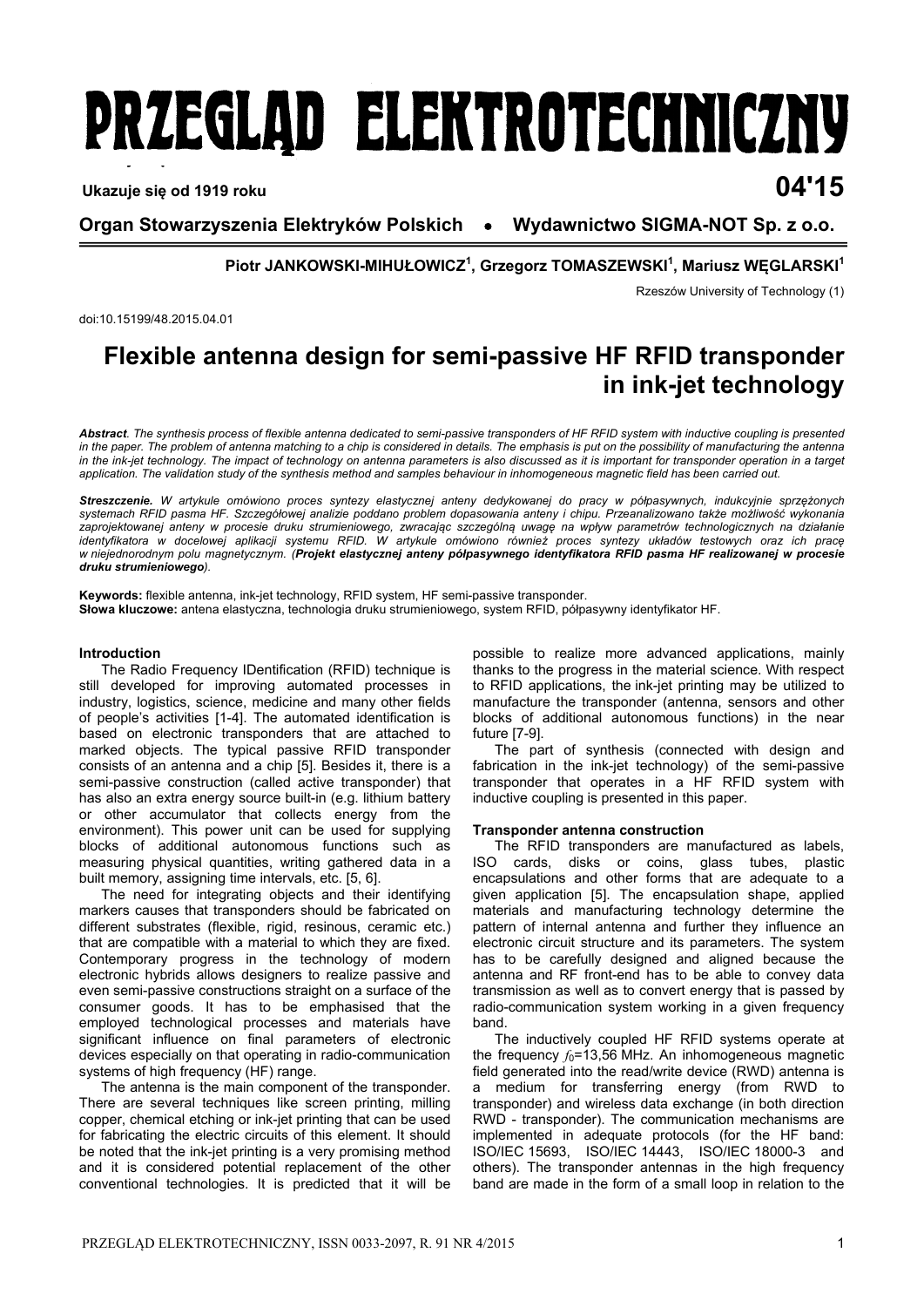wavelength ( $\lambda \leq 22$  m at  $f_0$ =13.56 MHz). The antenna loop is typically designed as a square [10], rectangle [11, 12], circle [13] or other polygon that is suitable for the target object. It can be fabricated as an air-loop [14], loop with a ferrite material (rod or foil) [15] and first of all as a planar structure by using various technology processes [6, 8, 9, 11-13].

If the RFID antenna is fabricated in the ink-jet printing technology, the special attention should be devote to selection of materials and equipment adjustment. The adequate dielectric substrate, conductive ink and integrated circuit (chip) are needed in order to prepare a complete transponder [16]. Since the conductive ink has to be compatible with a surface on which it is printed, polyethylene terephthalate (PET) and polyimide (PI) [17-19] materials are the most often used for realizing flexible transponders. It is hard to reach any other assemblies because commercially available conductive inks are limited only to principal applications. In order to creating an untypical transponder, e.g. on the paper, the own ink composition has to be developed. And here, the next problem appears – the material compatibility with technological equipment [20]. The ink-jet printing process (continuous CIJ or drop-on-demand DOD technique) is tremendously sensitive to chemical composition of the ink and set parameters of an ink-jet printer.

The low maximal temperature in the technological processes on flexible substrates leads to the next problem that has to be taken into consideration while the antenna and RF front-end are being designed. The resistance of conductive loops printed on polymers is far higher (e.g. it is equal 50 mΩ/square for NPS-J Harima) than it is achievable for copper-clad laminates. Since the high value of antenna quality factor  $Q_T$  for semi-passive transponder is crucial for transferring energy effectively [21] (the high value  $Q_T$  can be obtained at low resistance of electric wire [22]), this requirement is hard to meet [23].

It should be mentioned, that planar structures on elastic substrates and their diverse modifications are currently the subject of intensive research. The permanent progress is possible due to availability of new materials, technologies and also software tools that significantly support antenna designers. It allows researchers to develop e.g. 3D

antennas of RFID transponder [24, 25] or transponder antennas operating in two frequency bands [12] and following to integrate these antennas with very thin objects such as tickets, banknotes, valuable and identity documents, etc. [26].

#### **Antenna design**

The antenna loop (Fig. 1a) is represented by a parallel circuit where  $L_T$  is the self-inductance and  $R_T$  characterizes the resistance of wires that are used for creating the winding and it also includes the ohmic losses  $(C_{TS}$  denotes inter-turn capacitance). The  $R_{TS}$  and  $L_{TS}$  quantities denote respectively the resistance and inductance of series antenna circuit. The source  $U_{RT}$  represents the voltage induced in the antenna loop when the transponder is in the magnetic field of RWD antenna. The maximum value  $U_T$ across loop antenna terminals is obtained for the parallel resonance between the inductance  $L_{TS}$  and the capacitance  $C_{TC}$  of an active chip. This phenomenon is used to supply the chip and also to harvest additional energy from RFID system environment. These operating principles concern the semi-passive transponders with the extra harvester that recovers energy from the magnetic field (characterised by the field strength  $H -$  Fig. 1a) of RWD antenna. The harvested energy can be accumulated and used for powering blocks of additional autonomous functions.

The flexible square antenna that is dedicated to the STM M24LR16E-R transponder chip [27] has been synthesised in the research. The selected chip operates according to the communication protocol ISO/IEC 15693. It is equipped with the 16 kb EEPROM with password protection. The memory map depends on the access mode:  $2048$  B in  $1^2$ C mode and 512 blocks of 32 bit in RF mode. The energy harvesting block can operate in four configurable ranges of current sink (6 mA, 3 mA, 1 mA, 300  $\mu$ A). The internal tuning capacitance ( $C_{TC}$ =27.5 pF for  $1 V_{\text{op}}$ ) is included at loop antenna terminals. The presented design is a development base for flexible construction of autonomous semi-passive transponders dedicated to operation in anti-collision dynamic RFID systems.



Fig.1. HF RFID semi-passive transponder: a) diagram of antenna circuit, b) HL3DEM design model

The numerical model of loop antenna (Fig. 1b) was developed in the Mentor Graphics HyperLynx 3D EM (HL3DEM). The project was prepared for the selected DuPont Kapton HN-500 substrate (thickness: 125 µm, relative permittivity: 3.5, loss tangent: 0.0026) and the Harima NPS-J silver nanoparticle ink (assumed thickness for 3 layers: 3  $\mu$ m, assumed resistance: 3  $\mu\Omega$ ⋅cm). The calculation of model parameters were carried out to obtain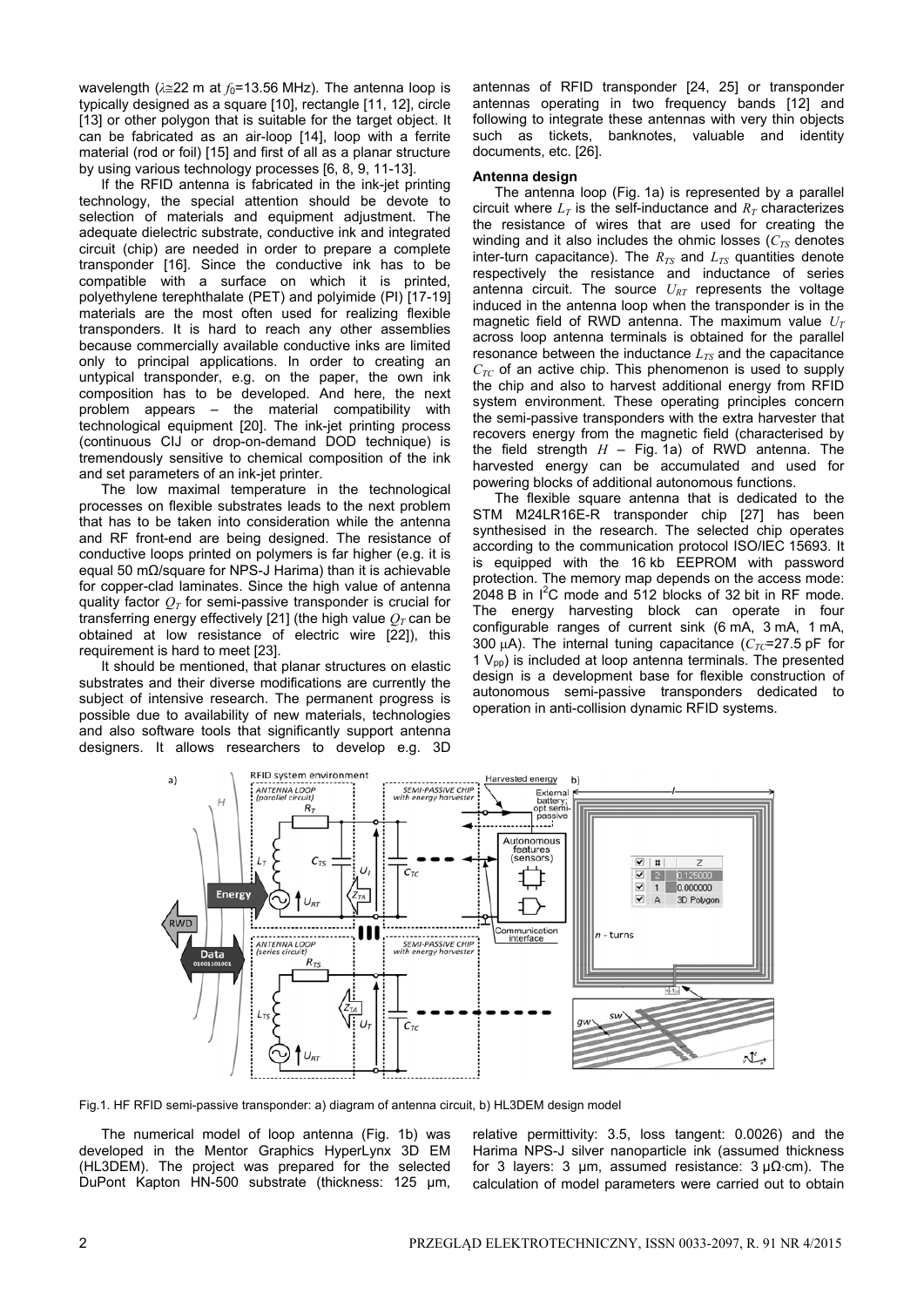the parallel resonance between the  $L_{TS}$  and the  $C_{TC}$  at the  $f_0$ =13.56 MHz (for the  $C_{TC}$ =27.5 pF, the  $L_{TS}$  should equal 5 µH). The calculations were completed for the following geometric parameters of the HL3DEM design model: the number of turns *n*=6, side length *l*=63.125 mm, the gap width *gw*=0.6 mm, the strip width *sw*=0.6 mm.

#### **Antenna fabrication**

The antenna fabrication process was carried out at the test stand in the author's HYBRID laboratory. The test

antenna (Fig. 2a) was realized practically by using PixDro LP50 ink-jet printing system (Fig. 2b). The Kapton substrate was preconditioned before the ink-jet printing process [28]. The special cleaning procedure was elaborated in order to ensure effectiveness of next steps. The substrate was washed at 50°C in deionised water with 3% detergent as well as deionised water and next in acetone. After that, it was dried at 80°C for 30 minutes.



Fig.2. HF RFID semi-passive transponder: a) sample, b) ink-jet printing stand in the author's HYBRID laboratory

The nanoparticle ink was warmed up to the room temperature in order to obtain suitable rheological parameters. The used PixDro LP 50 inkjet printer was equipped with Spectra SE-128 AA print head. This print head combines 128 piezoelectric nozzles with 35 microns in diameter. It is fully compatible with the NPS-J inks and can generate drops with calibrated volume of 30 pl.

The antenna ink-jet printing process begins from setting initial parameters that were experimentally adjusted during manufacturing samples. In order to obtain satisfactory results it is necessary to achieve the greatest number of nozzles that generate the stable stream of drops (with a fixed time interval and volume). It is performed by using purge procedure and wiping the nozzle plate. The results of the initial procedures and adjusting electrical parameters of print head control waveforms can be observed in a drop view system. Finally, fallowing parameters were set-up in the experiment: pulse duration of 5/12/6 µs for rise/plateau/fall time, pulse amplitude of 59 V, Y-normal unidirectional print with resolution of 400 dpi and print speed of 300 mm/s. The Kapton sheet was warming to temperature of 60°C in order to prevent excessive ink spreading. It should be emphasized that the tracks of antenna coil have to be narrowed down by 80 µm on each side in relation to the design model. The special physicochemical treatment of the substrate and correction of track width eliminates undesirable ink spreading.

Since the generated drops in consecutive nozzles have somewhat diversified parameters (volume, velocity), only the one nozzle (1-*N*) was selected to perform the ink-jet printing process (samples 1-6). To compare the accuracy, the same process was repeated with more nozzles (8-*N*) (sample no. 7 and 8). Two layers of geometrical model were transferred on both sides of the Kapton material. The silver layers were printed one by one (*SL*) on the top and bottom surface with using an alignment positioning system. The samples were dried at 60°C for 30 minutes between the top and bottom prints then they were once again treated with

temperature at 60°C for 30 minutes and cured at 220°C for 60 minutes. The connections (vias) between the top and bottom layer were made after singulation. They were drilled with diameter of 0.5 mm. The Elpox AX-15S silver conductive adhesive was used to create the vias and to mount the M24LR16E-R transponder chip and an electrical connector for connecting external blocks. The glued samples were dried at 60°C for 120 minutes in order to reduce stresses.



Fig.3. Measurement process: a) antenna measurement stand in the author's RFID laboratory, b) differential probe fixed to terminals, c) calibration set of test stand

#### **Measurement**

The measurements in the experiment were carried out in the specialized test stand of the author's RFID laboratory (Fig. 3a). The loop parameters of HL3DEM model were confirmed experimentally by measuring the test antenna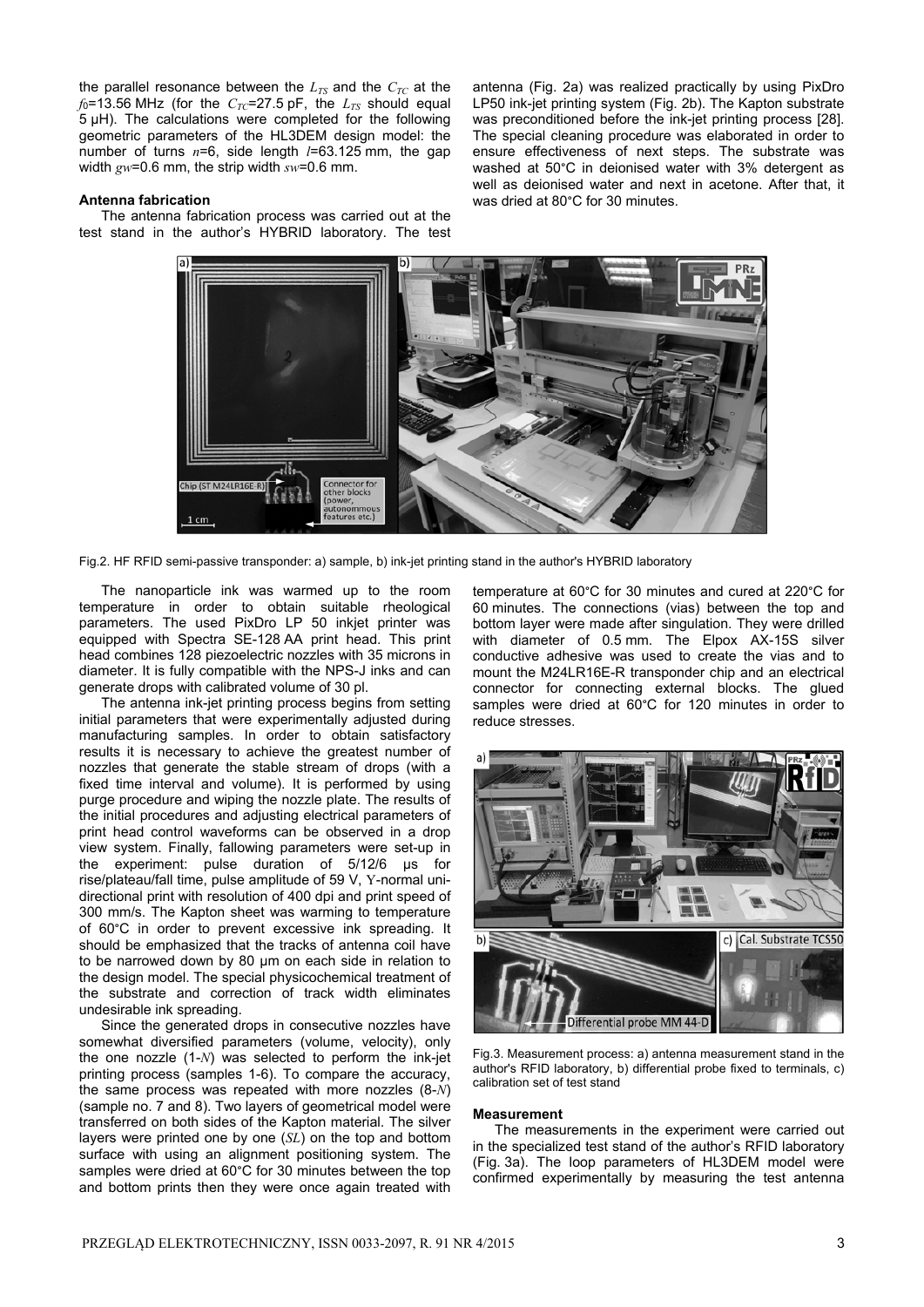(AUT) using a two-port vector network analyzer (VNA) and a differential probe (Fig. 3b). The *S*-parameters of AUT were measured by using the VNA Agilent PNA-X N5242A and a passive differential probe Micromanipulator Model 44- D that was located at the XYZ positioner Model 110/210 (resolution 2.2 μm, max. travel each axis: 10 mm). This equipment was connected by flexible test cables – Agilent 85131F and Huber+Suhner (Astrolab) minibend. Firstly the test stand was calibrated at the probe tips (short, open, load, and thru procedure) using the PacketMicro TCS50 calibration substrate (Fig. 3c). After calibration, the *S*parameters ware measured and results were used in the impedance parameter calculation according to [29].

The loop impedance  $Z_{TA}$  is presented in figure 4. The calculations of model parameters were carried out for the data described in chapter III. The measurement data were calculated from *S*-parameters for the eight samples by using the equation [29]:

(1) 
$$
Z_{TA} = 2Z_0 \frac{S_{12}^2 - S_{11}^2 - 2S_{12} + 1}{(1 - S_{11})^2 - S_{12}^2}
$$

where the wave impedance  $Z_0$ =50 Ω.

The adhesion of the 3-layer silver test rectangle printed on the Kapton substrate was measured according to ASTM D3359 test method B [30]. The obtained result was 1B. The estimated thickness for 3 layers of silver was 3 μm (it was checked on the basis of test meander). The circuit parameters for the operating frequency  $f_0$ =13.56 MHz are summarized in table 1.



Fig.4. Impedance of antenna loop:  $Re(Z_{TA})$  - real part;  $Im(Z_{TA})$  imaginary part

An increase of the strip width caused by excessive ink spreading can be observed in each case of the fabricated samples. It is especially visible for samples 7 and 8. A satisfactory result for  $R_{TS}$  is obtained for 1-*N* prints. The 8-*N* printing process is not stable because there are significant differences between the parameters of the drop streams

generated by the used nozzles. This drawback causes that the printed patterns are not uniform – there are small unprinted gaps in the tracks.

Table 1. The parameters of the sensor

| rapio II ilio paramotoro ol tho concol                                |          |          |       |      |       |    |       |
|-----------------------------------------------------------------------|----------|----------|-------|------|-------|----|-------|
| No. S.                                                                | $R_{TS}$ | $L_{TS}$ | $O_T$ | sw   | $g_W$ | SL | N     |
|                                                                       | וΩז      | [µH]     | - 1   | [mm] | [mm]  |    |       |
| Calc.                                                                 | 39.3     | 5.04     | 10.9  | 0.60 | 0.60  | 3  |       |
| M. #1                                                                 | 46.5     | 5.50     | 10.1  | 0.69 | 0.65  | 2  | $1-N$ |
| M. #2                                                                 | 39.5     | 5.52     | 11.9  | 0.73 | 0.58  | 2  | $1-N$ |
| M. #3                                                                 | 35.8     | 5.48     | 13.0  | 0.73 | 0.61  | 3  | $1-N$ |
| M. #4                                                                 | 35.3     | 5.46     | 13.2  | 0.70 | 0.63  | 3  | $1-N$ |
| M. #5                                                                 | 35.5     | 5.49     | 13.2  | 0.75 | 0.58  | 3  | $1-N$ |
| M. #6                                                                 | 41.0     | 5.48     | 11.4  | 0.73 | 0.61  | 3  | $1-N$ |
| M. #7                                                                 | 51.1     | 5.51     | 9.2   | 0.81 | 0.52  | 2  | $8-N$ |
| M. #8                                                                 |          |          |       | 0.82 | 0.50  | 2  | $8-N$ |
| No. S. – no of sample; N - no of nozzles; sw and gw was measured      |          |          |       |      |       |    |       |
| in print view system after curing, for first layer of silver; Calc. - |          |          |       |      |       |    |       |
| calculation for the data from chapter III                             |          |          |       |      |       |    |       |

The minor discrepancies (Fig. 4) that can be seen near the self-resonance between the inductance  $L<sub>T</sub>$  and capacitance  $C_{TS}$  (Fig. 1a) are due to the fact that geometrical parameters of antenna loop after printing process slightly deviate from the values determined for the numerical model (Tab. 1). The tracks width *sw* of the test samples is larger than in the model and it influences the inductance of the antenna loops. On the other hand, the gap width *gw* is usually smaller and it leads to the increase of inter-turn capacitance  $C_{TS}$ . As a consequence, the frequency of sample's self-resonance is smaller than it is in the numerical calculations. Despite this, obtained values show a satisfactory convergence with respect to complete the process of flexible antenna design for HF RFID semipassive transponder in ink-jet technology. The values of quality factor  $Q_T$  are satisfactory and the sample antennas can operate correctly. The antennas can be matched to the selected RFID chip both in communication and energy aspects [21]. The designed flexible antenna can be also utilized in other configurations with chips that are compatible with RFID communication protocols of HF band (i.e. ISO/IEC 15693, ISO/IEC 14443, ISO/IEC 18000-3 and others).

#### **Conclusion**

The process of flexible antenna design and validation study for HF RFID semi-passive transponder is presented in this paper. The main focus has been placed on the possibility of manufacturing RFID antenna in the ink-jet technology that is predicted to be widely used for integrating transponders with marked objects. The characteristics of materials (relative permittivity, loss tangent for the substrate and specific resistance for the ink) and ink-jet process parameters (layer thickness, effective in the realization dimensions for the gap and strip width) have been taken into consideration in the numerical model of flexible antenna construction. Antenna fabrication and quality tests have been performed in the complex of professional laboratories equipped with both electronic technology machines and measuring apparatus. The results of measurements and calculations have been compared and antennas suitable for operating in flexible RFID transponders has been worked out. The prefabricated sample antennas can operate correctly in the inhomogeneous magnetic field of RFID system and can be matched to any high frequency RFID chip both in communication and energy aspects.

*This work was supported in part by the NCBR Grant No. PBS1/A3/3/2012. The work was developed by using the equipment purchased in the Operational Program*